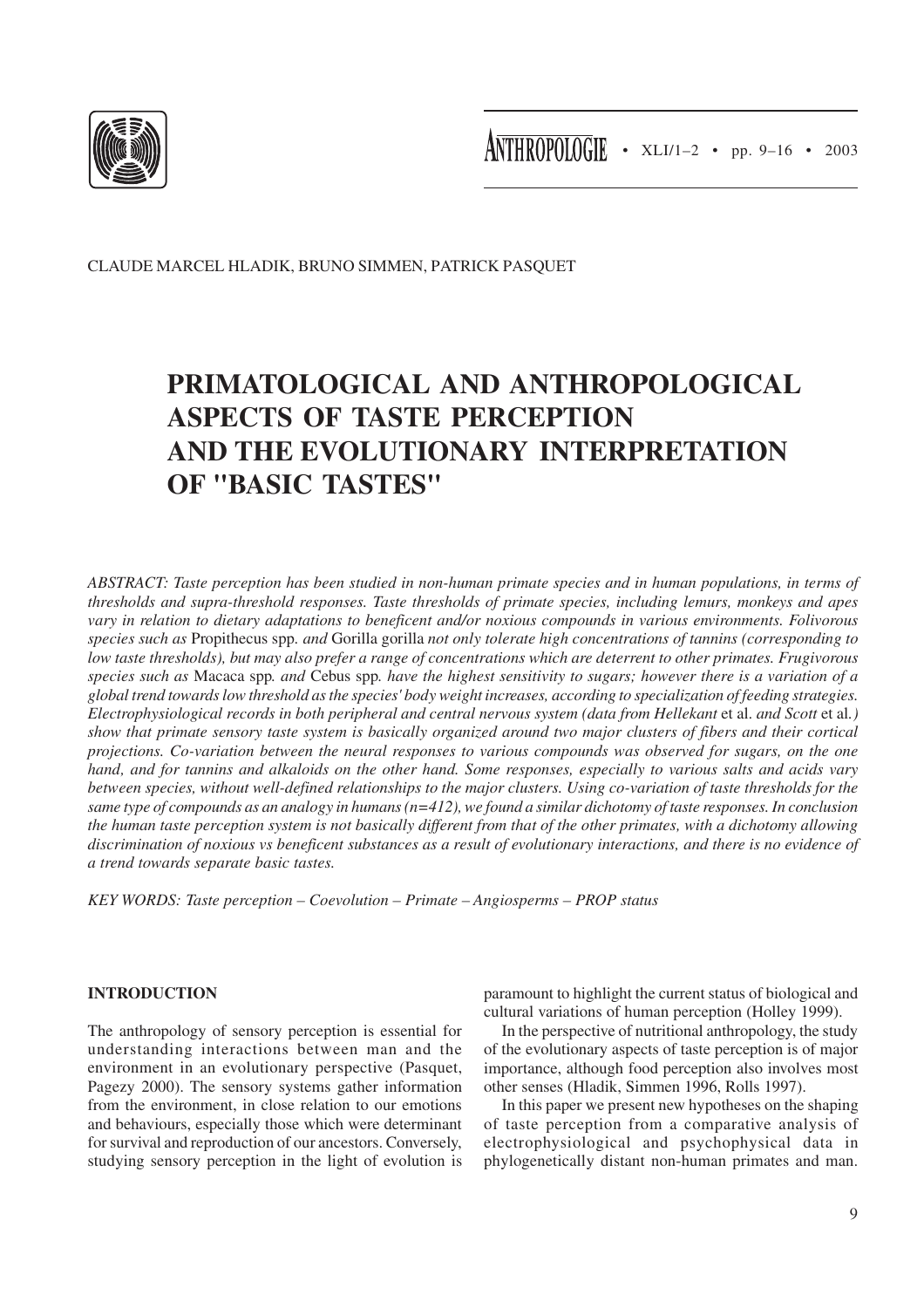From this analysis, the very existence of the so-called "four basic tastes" (sweet, bitter, salty, sour) plus eventually the fifth taste of umami (sodium glutamate) will be questioned as pionneered by authors such as Schiffman and Erickson (1971) or Faurion (1988). Indeed the notion of "four basic tastes" is essentially based on the vocabulary of western languages to describe taste qualities, and one may wonder to what extent this notion fits with our knowledge of sensory physiology in non-human primate taste responses as a result of coevolutionary processes.

## **MATERIALS AND METHODS**

#### **Psychophysical data in humans**

Our data concern a sample of 412 individuals of both sexes (131 men, 281 women, aged 18 to 59 years [mean: 36.0, SD: 10.7]) tested during different cross-cultural studies (Gerber, Padilla 1998, Malet *et al*. 1999, Simmen *et al.* 1999, Pasquet *et al*. 2002, Iaconelli 2000) in the European Union, Russia, Tunisia, and Cameroon. The initial purpose of these studies was to investigate variation of taste sensitivity in different populations/environments previously observed by one of us. To minimize the possible effect of aging on taste all subjects over 60 years old have been excluded from our working sample.

After informing the subject on taste categories he or she could be presented with (water, salty, sour, sweet, bitter and astringent), thresholds were determined by presenting, in a semi-randomized order (blind test), various solutions of purified products, starting with the weakest solution in order of increasing concentration (0.3 log steps), until recognition. Solutions were presented in a 2 ml plastic teaspoon and were expectorated by the subject after tasting. Once the subject commented on the taste he rinsed his mouth and one minute elapsed before the next assay. After the subject first recognized the taste of a solution, concentrations above and below preliminary estimated threshold level were presented, again until unambiguous recognition.

Solutions of sucrose (1.5–1600 mM), fructose (2–1000 mM), sodium chloride (4–1000 mM), quinine hydrochloride (0.8–400 mM), citric acid (0.2–25 mM), tannic acid  $(4-4000 \text{ mM})$  and oak tannin  $(0.03-8 \text{ g/l})$ ; OEnofrance; undetermined molecular weight) were presented. Sensitivity to 6-n-propylthiouracyl (PROP) was also investigated after testing the previous substances, using a simplified method with two solutions to determine the taster/non-taster status of a subject. Tasters recognize a bitter taste at 0.1 mM and non-tasters at or above 0.2 mM (Bartoshuk 1979); however, a full range of 13 PROP solutions (0.001–3.8 mM) was used in the Tunisian sample (N=118) to cross-validate, in our data, the two-solution method. Since "water" was among the possible tastes to be named, local drinking water was used to prepare the solutions and for rinsing the mouth between tests. However, the mineral content of drinking water was checked to be sure it is far below recognition threshod for sodium chloride.

#### **Utilisation of data in non-human primates**

In a recent comparative analysis (Hladik *et al.* 2003), we selected, among data obtained in published studies, those concerning compounds used for both non-human primates and in our human studies. Data on non-human primates, were obtained during various electrophysiological experiments by Hellekant and Ninomiya (1994), Hellekant *et al.* (1997a, 1997b, 1998) and by Danilova *et al.* (1998), on anaesthetised marmoset (*Callithrix jacchus*), rhesus monkey (*Macaca mulatta*) and chimpanzee (*Pan troglodytes*). They concern the number of impulses per second recorded from single nerve taste fibres while the animal's tongue was stimulated with solutions at above threshold concentration.

#### **Statistical analysis**

To show, for each species, similarities/dissimilarities of responses between the compounds used as stimuli, each set of data was submitted to additive trees clustering (Sappath, Tersky 1977) from Pearson correlation matrix between responses, using SYSTAT (version 9.0) statistical software (SPSS Inc., Chicago). The radial representation (Pasquet, Hladik 2002) of the trees (not provided by SYSTAT) was drawn using the T-Rex Program (freely available at www.fas.umontreal.ca/BIOL/Casgrain/en/labo/ t-rex/index.html).

### **RESULTS**

Additive trees are presented in *Figures 1* and *2*. Stress indices of each tree are low  $(< 5\%)$ , thus indicating good representation of the data concerning 412 human subjects *(Figure 1)*, and, for each species of non-human primates *(Figure 2)* about 50 isolated taste fibres. Results obtained from studies of humans and in non-human primates appear remarkably similar with regard to the relationships between taste perception of different compounds, although the methods used for recording taste responses in the different studies were very specific.

The human data *(Figure 1)* show that if an individual has a high sensitivity to sucrose he/she will also show a high sensitivity to fructose. Although co-variation is a clear indication that most receptors involved in sucrose perception are also involved in tasting fructose, the moderate correlation level obtained suggests that various sugars may not elicit exactly the same taste signal. More striking is the correlation between perceptions concerning quinine and the two tannins (tannic acid and oak tannin), shown by relatively short distances in the additive tree. The bitter taste of several alkaloids obviously differs from the astringency of most tannins (whose peculiar taste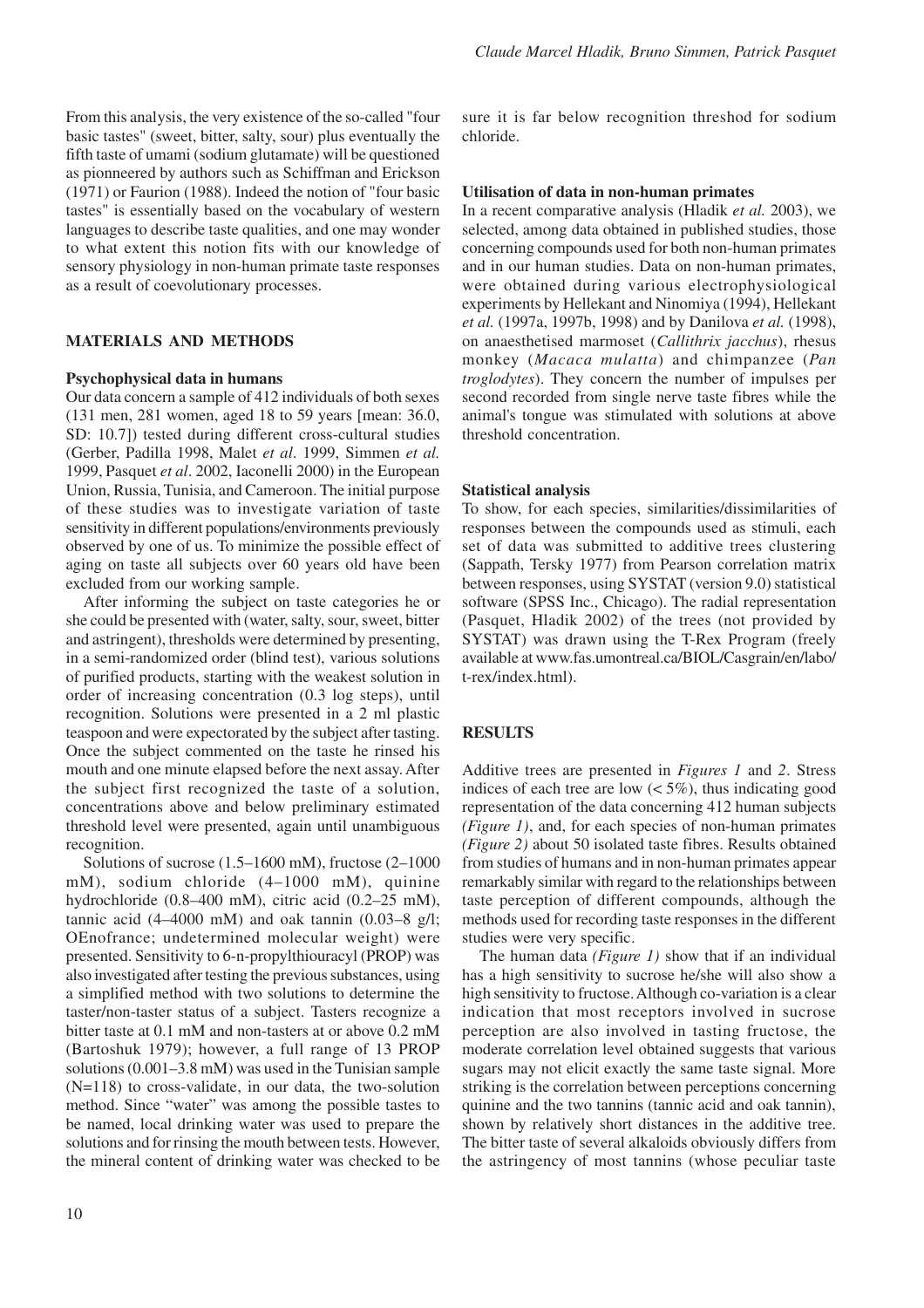(Simmen *et al*. 1999) is not a mere tactile perception due to precipitation of salivary protein). Again, the co-variations found in this alkaloid/tannin cluster might reflect the responses of partially overlapping sets of taste receptors. The weak covariation in individuals' sensitivities to bitter compounds was presented by Delwiche *et al*. (2001) as an evidence supporting multiple receptor/transduction mechanisms with a partly different set of receptors reacting to various "bitter tasting" substances. Furthermore, our data show that sensitivity to sucrose or fructose varies independently of sensitivity to quinine and tannins. Hence, no significant set of taste receptors responds to both sugars and alkaloid/tannin.

The non-human primate taste fibre data *(Figure 2)* allows a further step in understanding the functioning of the peripheral taste system. In the three species, individual taste fibres highly responsive to sucrose are also responsive to fructose. As for human taste thresholds, distances between these carbohydrates are short in the additive trees. However, correlations vary to some extent among primate species. For instance, in the rhesus monkey, *Macaca mulatta (Figure 2 B)*, fructose and sucrose may be partly discriminated at a peripheral level (Hellekant *et al*. 1997b).

In the three non-human primates investigated, there is also a clear relationship between responses to quinine and tannic acid (when tested), and other compounds that taste bitter or astringent to humans, such as caffeine and aristolochic acid. One single taste fibre can be involved in the signaling of these various compounds (and, in some



FIGURE 1. Additive tree showing the degree of similarity of taste thresholds for various purified compounds in a sample of 412 human adults (data from Hladik *et al.* 2003). The dichotomy between beneficent substances (sugars) opposed to potentially noxious substances (alkaloids and tannins) also corresponds to the gusto-facial reflexes of the human baby, as shown by the views recorded in video sequences by Matty Chiva.

FIGURE 2. Additive trees showing the degree of similarity of the response profile of isolated fibers of the taste nerve of nonhuman primates (data from Hellekant and Danilova, in Hladik *et al.* 2003), respectively for the marmoset, *Callithrix jacchus* (A), the rhesus monkey, *Macaca mulatta* (B), and the chimpanzee, *Pan troglodytes* (C).

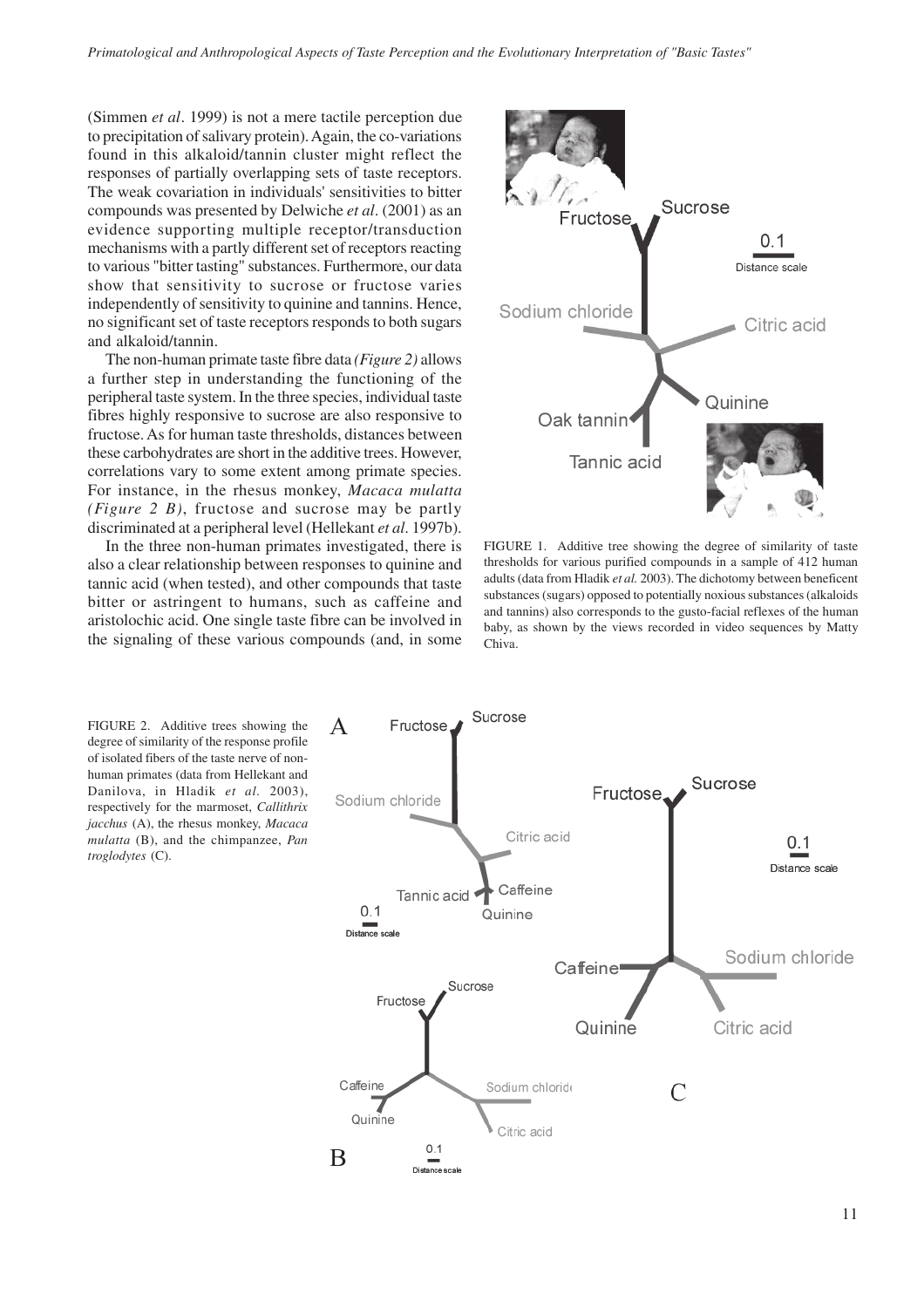instances, of citric acid; Hellekant, Ninomiya 1994, Hellekant *et al.* 1997 a,b, Danilova *et al.* 1998). Furthermore, a high response to soluble sugars in an individual taste fiber involves a low response (or no reaction) to quinine, tannins, or to various other compounds including salts and acids. These data point out a clear dichotomy, in non-human primates, between compounds likely to be toxic (perceived as bitter or astringent in humans) and compounds likely to be beneficial (perceived as sweet in humans).

# **DISCUSSION**

The results show a great similarity in taste responses, suggesting that taste perception in human does not fundamentally differ in the Primate Order. Consideration of the evolutionary history may explain most of the present taste adaptations to beneficent *vs* potentially noxious compounds in the environmental context of our ancestors (Hladik *et al*. 2002a).

## **Coevolution of primates and angiosperms**

Angiosperms (the plants with flowers that can bear fleshy fruits) coevolved with primates and other vertebrates mostly during the 65 millions year of Cenozoic. As shown by Van der Pijl (1969), among other authors, there is evidence that animals, by dispersing seeds in their feces, contribute to selecting plants with the most nutritious fruits, allowing simultaneously for an increased fitness of the fruit eaters.

Primate sensory perception partly results of this coevolutionary processes. In this respect, Regan *et al*. (2001) suggested that color vision was shaped in relation to the color of ripening fruits.

As far as taste perception is concerned, the ability to discriminate sugars can be considered as a consequence of selective pressure towards efficient aquisition of highenergy foods. In the extent primate species, for instance, the largest the body mass, the highest the sensitivity towards soluble sugars (Simmen, Hladik 1998). This global adaptive trend allows the large primates to include a wide range of fruit species with various concentration in sugar (but all tasted, thanks to a high sensitivity), thus, in the total, a large amount of energy necessary to meet energy requirement.

The taste of soluble sugars is attractive for all primate species, with an initial gusto-facial reflex observed in newborns of all species including humans (Steiner *et al*. 2001). The dichotomy that we illustrated in this paper *(Figure 1)*, between perception of sugars opposed to that of potentially noxious compounds (such as alkaloids and tannins), also appears as a basic organization of taste perception, although the Primate Order evolved in separate branches on the continental plates that were drifting apart during the Cenozoic. The angiosperms providing fruits with sugar also developed in parallel in the separated continental plates.

Some aspects of coevolution of plant composition in relation to primate tasting ability are relevant to this parallel evolution of primates and angiosperms. The "false sugars" occurring in the fruit pulp of some African plant species correspond to biochemical mimicry (Hladik 1993), favoring seed dispersal of some plants without sugar in the fruit. The perception of such substances is restricted to the Old World primates, where the plants evolved. For all American primates (and for most lemurs of Madagascar, that also evolved separately), the solutions of "false sugars" are tasteless and not discriminated from plain water, whereas they appear as extremely sweet for humans and all primates originated from Africa. Accordingly, in spite of the differences in the tasting system among the various primate sub-orders evolved on different continental plates, sugars of the fruits of angiosperms were a major factor for shaping primate taste perception.

# **Taste perception of tannins, alkaloids and other secondary compounds**

Besides sugars and other nutrients, foods plant also evolved toxic compounds such as alkaloids and tannins, that prevent overgrazing. The origin of some of these compounds might be as early as the first plants and animals left their aquatic environment for the terrestrial world. The selective pressure of invertebrates was certainly most important, owing to their long-lasting history and potentially devastating insect populations (Janzen 1978). Hence plants mutant with toxic substances (secondary compounds, not directly interfering with plant metabolism), being avoided by consumers, have a selective advantage, allowing large populations to colonize most environments.

Although in rainforests, where biodiversity is high, non toxic plants may persist (Simmen *et al*. 1999), primates and other vertebrates had to adapt to the potential toxicity of plants occurring in various environments. The covariation of taste perception of potentially toxic (quinine) and antinutrient (tannins) that is shown by the analysis of the data presented in this paper is an evidence of this adaptation.

As was shown by Scott and Mark (1987), the taste system encodes stimulus toxicity. The long distance between these perceptions and those of sugars in the additive trees *(Figures 1, 2)* emphasizes the dichotomy between primate taste perceptions, with a bipolarity resulting from two different kinds of evolutionary pressures. In behavioral terms, this dichotomy allows a functional adaptation with a gusto-facial reflex of avoidance of bitter and astringent compounds mirroring the gusto-facial reflex that accompanies the sweet taste (Steiner *et al*. 2001).

However, primate food choices result of a trade-off between positive reactions to beneficent compounds, and the occurrence of secondary compounds in most natural food items. Taste thresholds for quinine are extremely low (highest taste acuity) among primate species living in the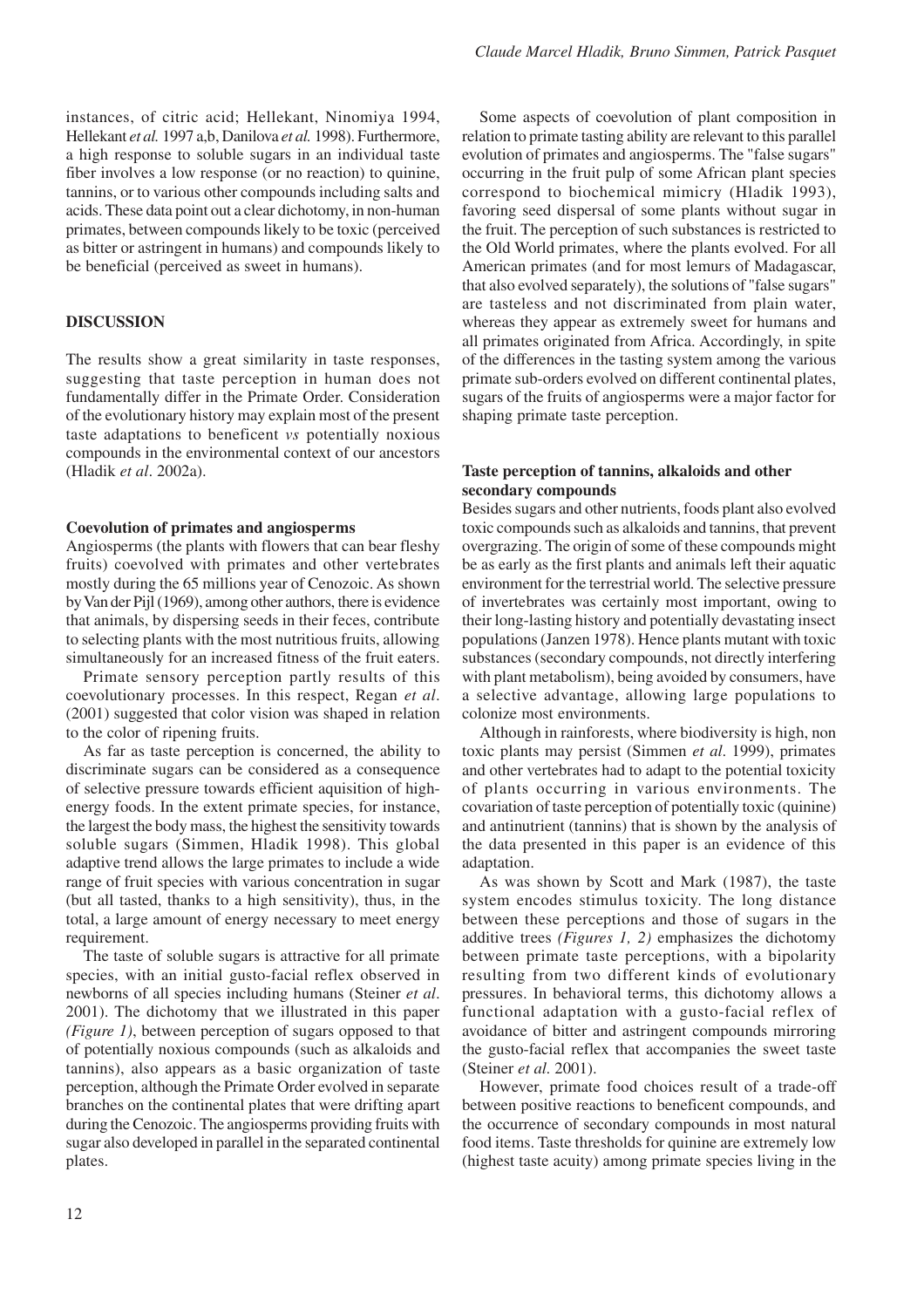

least diversified environments, where toxic alkaloids are present in most plants (Simmen *et al*. 1999). Among the most common plant secondary compounds, tannins are extremely frequent, even in the most diversified rainforests. In maturing fruits, tannins concentration progessively decrease, together with an increase of sugar content. The taste of tannins is generally repulsive (who never experienced an unripe persimmon?), but for some primates, a high concentration can be tolerated. This is the case of the sifaka (*Propithecus verreauxi*) in Madagascar, who can tolerate food plants with a high tannin content. For chimpanzees, the juice of plant parts containing up to 5 g of tannin can be eaten. The most amazing result was obtained when testing gorillas, who not only tolerate 10 g per liter of tannins, but also appreciate and preferentially eat such solutions (Simmen, Charlot 2003).

## **The Evolutionary status of perception of salts, acids and other substances**

Several other taste signals can be observed in the primate taste repertory, that are not necessary eliciting clear-cut reactions of preference or aversion. In the pioneer approach of Schiffman and Erickson (1971), the subtle variations between the tastes of various salts (as perceived by human subjects) were presented as an evidence that the "basic tastes" are not necessary to explain taste responses.

The results obtained by Scott and Plata-Salamán (1999) when recording directly the activity of the neurons of the primary taste area of the brain of a Macaque provide a unique example of the detailed reaction inside the brain of a primate, when solutions are applied on its tongue. These results *(Figure 3)*, not only show a dichotomy in the hierarchical cluster corresponding to those presented and discussed in the present paper (sugars opposed to a group of bitter tasting substances), but also allow to locate the signals elicited by several acids and salts at an intermediate position.

Indeed, the compounds used in such studies, generally not included in these purified forms in the diet of primates, can be considered as chemical probes allowing to understand the fundamentals of taste perception. The converging results of the various approaches, showing correlations between different signals involve that any taste signal (even that of pure fructose) is a "complex signature" made of several individual receptors and taste fibers firing simultaneously (Hladik *et al.* 2002b).

Various acids elicit quite distinct signals *(Figure 3)*, and sourness can be perceived differently by various primate species, according to their dietary specialization. For instance, in the rainforest of Sumatra, where most fruits eaten by gibbons (*Hylobates lar*) are extremely acid (with a pH as low as 1.5), orangutans (*Pongo pygmaeus*) and macaques (*Macaca fascicularis*) eat larger proportions of fruit with a pH between 4 and 5, and the langurs (*Presbytis thomasi*) avoid most acidic fruit. For this latter species, a decrease of the pH in the stomach might damage the symbiotic microorganisms that allow fermentation in the forestomach (Ungar 1995).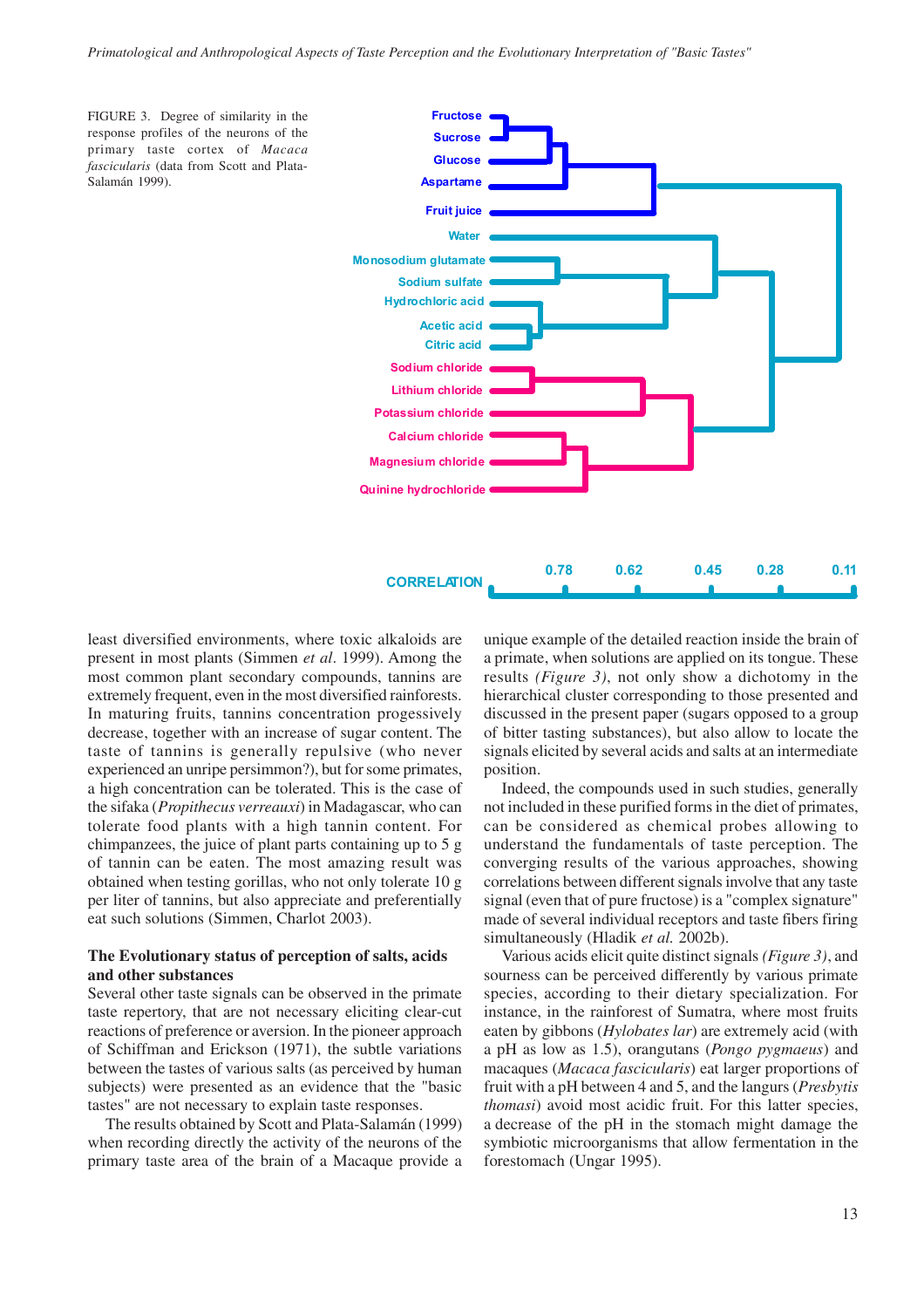

FIGURE 4. The parallel evolution of animals and plants (age in million years). During the Cenozoic, the primate taste responses coevolved with the angiosperms bearing fleshy fruit with increasing amounts of sugars. Prior to this coevolution, the genes coding for taste receptors were probably homologous of those of fishes and reptiles, still occurring in the skin of several extant freshwater fishes and allowing responses to various soluble substances including salts.

Since we also perceive salts (and particularly sodium chloride), we have to face a dilemma about the evolutionary origin of what is generally described as an evident adaptation to a physiological necessity to balance our diet with sodium. The major issue is that almost all wild primate species never experienced the "salty taste", because salt concentration in all food samples subjected to analyses revealed a salt concentration below taste threshold (Hladik, Simmen 1996). Accordingly, during the 65 millions years

of primate radiation, including the last millions of year when the *Australopithecus* and *Homo* genera were present in tropical environments, it is most likely that no experience of a "salty taste" could have allowed a coevolutionary process resulting in the present possibility of all primate species to recognize a salty solution.

To explain such perceptions of salts in their diversity, we have to return to the evolutionary history of primates and other vertebrates (Hladik *et al.* 2002a). The genes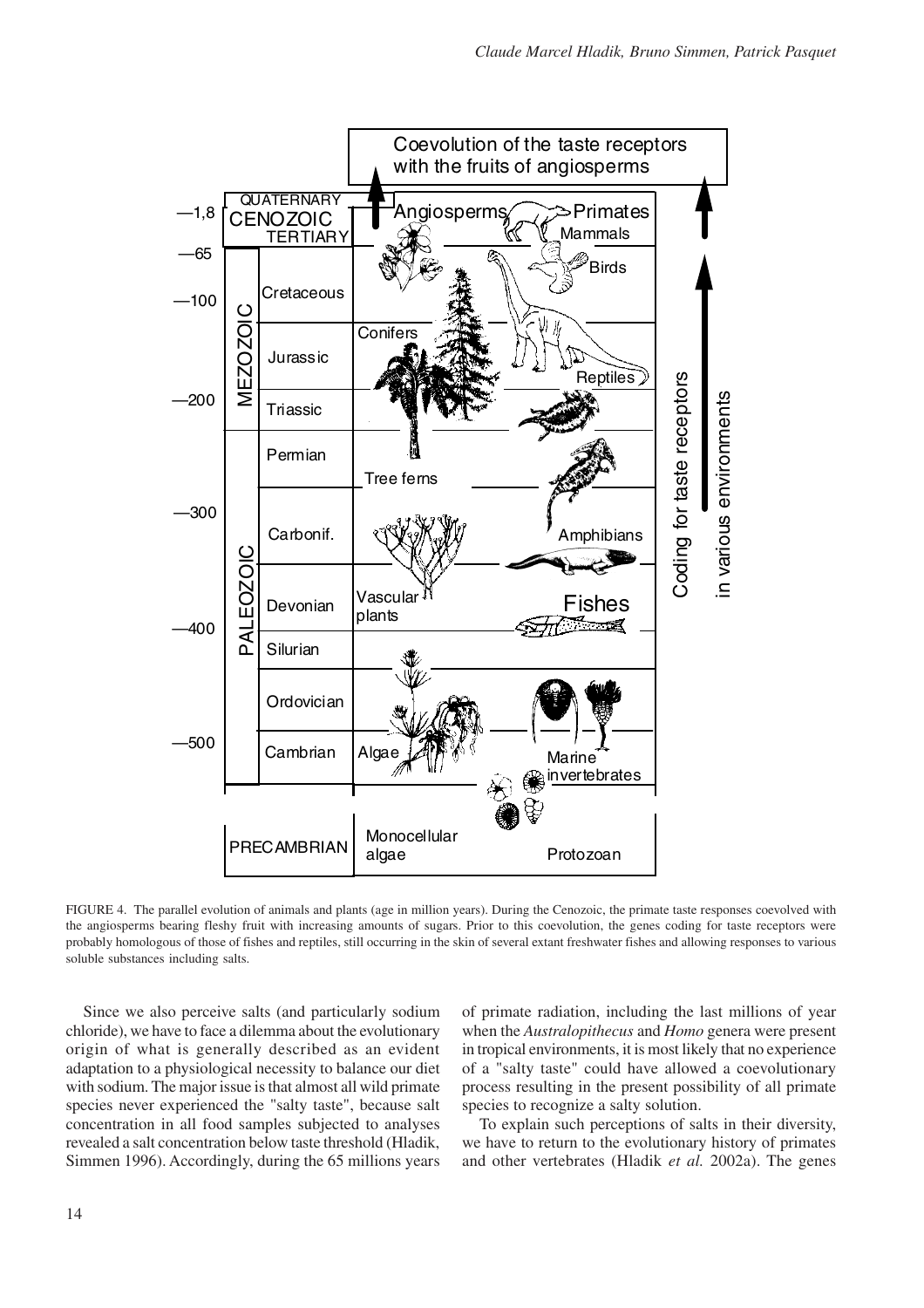coding for salt taste receptors were certainly present in early fish species, allowing to react to water salinity *(Figure 4)*. Taste receptors do exist in the skin of various extant freshwater fishes, as a kind of external "tongue" allowing to react to the composition of water; and salt sensitivity of a fish such as the minnow (*Phoxinus Phoxinus*) is 180 times better than human sensitivity (Penzlin 1977). As for other genes coding for physiology and morphology (such as the leg with five digits, transmitted to amphibians, reptiles and mammals), genes coding for taste receptors probably derived from those of fishes. In the mucosa of the mouth of amphibians, reptiles and early mammals, these chemoreceptors had to be adapted to the various compounds of the environment, especially to avoid the noxious compounds such as tannins that were present in the plants as soon as they colonized the lands. It now appears that such primitive taste receptors had to combine their responses to cope with the changes in the composition of plant species, hence the complexity of the present taste signals. When primates coevolved with angiosperms, selection of sets of chemoreceptors adapted to sugars and alkaloids using this primitive gustatory system.

Such chemoreceptors, initially responding to salts, still have the capacity to respond to sodium chloride. Although wild primates have no experience of salty foods (or quite exceptionally), they have kept their ability to respond to salt. And this was certainly a marvelous discovery for one of the first *Homo* spp. who tried to add to his food (especially to cooked food) this white deposit found along a sea shore. It was probably the first additive used to improve food taste. Afterwards, in human civilizations, the salty taste was becoming so important and so obvious as a "basic" taste that it might be difficult for physiologists not to stick to the obsolete theory of the four "basic tastes', rather than to a mere dichotomy based on the evolutionary background.

Considering again the genus *Homo (Figure 5)*, to highlight what has been inherited from our ancestors, we included in the additive tree, the result obtained with Propylthiouracil (PROP), a peculiar chemical not found in natural habitats, which particularly interested taste physiologists. Indeed, the genetic coding of the response (involving a single gene) allows to discriminate between "tasters" and "non-tasters" (the PROP status), in humans and in some other primates (Reed *et al*. 1995). Variations in PROP sensitivity are linked to sensitivities to some other compounds, and thus, indirectly linked to food preferences (Pasquet *et al.* 2002).

 But sensitivity to PROP is largely independent from sensitivities to quinine and tannins. This suggests that the gene coding for PROP sensitivity was not directly involved in primate evolution, as for salts. Such perceived tastes can be considered as responses from our peripheral taste receptors according to a long lasting evolutionary history, the whole set of receptors allowing adaptation to a variety of plant products.



FIGURE 5. The present aspect of taste responses in the genus *Homo*: additive tree (stress<0.001) showing the relationships between taste recognition thresholds for 412 human subjects, including relationships to PROP status.

#### **REFERENCES**

- DANILOVA V., HELLEKANT G., ROBERTS T., TINTI J.-M.,
- NOFRE C., 1998: Behavioral and single chorda tympani taste fiber responses in the common marmoset, *Callithrix jacchus jacchus*. *Annals N. Y. Acad. Sci.* 855: 160–164.
- DELWICHE J. F., BULETIC Z., BRESLIN P. A. S., 2001: Covariation in individuals' sensitivities to bitter compounds: evidence supporting multiple receptors/transduction mechanisms. *Perception and Psychophysics*, 63: 761–776.
- FAURION A., 1988: Naissance et obsolescence du concept des quatre qualités en gustation*. Journ. d'Agric. et de Bota. Appl.,* 35: 20–40.
- HELLEKANT G., DANILOVA V., NINOMIYA Y., 1997a: Primate sense of taste: behavioral and single chorda tympani and glossopharyngeal nerve fibers recordings in the rhesus monkey. *J. of Neurophysiology* 77: 978–993.
- GERBER M., PADILLA M., (Coord.) 1998: *Consommer Méditerranéen, une action préventive au cancer.* Final Report of Contract SOC 97 200420 05F02. Brussels: CCE DG V.
- HELLEKANT G., NINOMIYA Y., 1994: Bitter taste in single chorda tympani taste fibers on chimpanzee. *Physiol. Behav.* 56: 1185– 1188.
- HELLEKANT G., NINOMIYA Y., DANILOVA V., 1997b: Taste in chimpanzees II: single chorda tympani fibers. *Physiol. Behav.* 61: 829–841.
- HELLEKANT G., NINOMIYA Y., DANILOVA V., 1998: Taste in chimpanzees. III: Labeled-line coding in sweet taste. *Physiol. Behav.* 65: 191–200.
- HLADIK C. M., 1993: Fruits of the rain forest and taste perception as a result of evolutionary interactions. In : Hladik C. M., Hladik A., Linares O.F., Pagezy H, Semple A., Hadley M. (Eds): *Tropical Forests, People and Food: Biocultural interactions and applications to development*. Pp. 73–82. UNESCO-Parthenon, Paris.